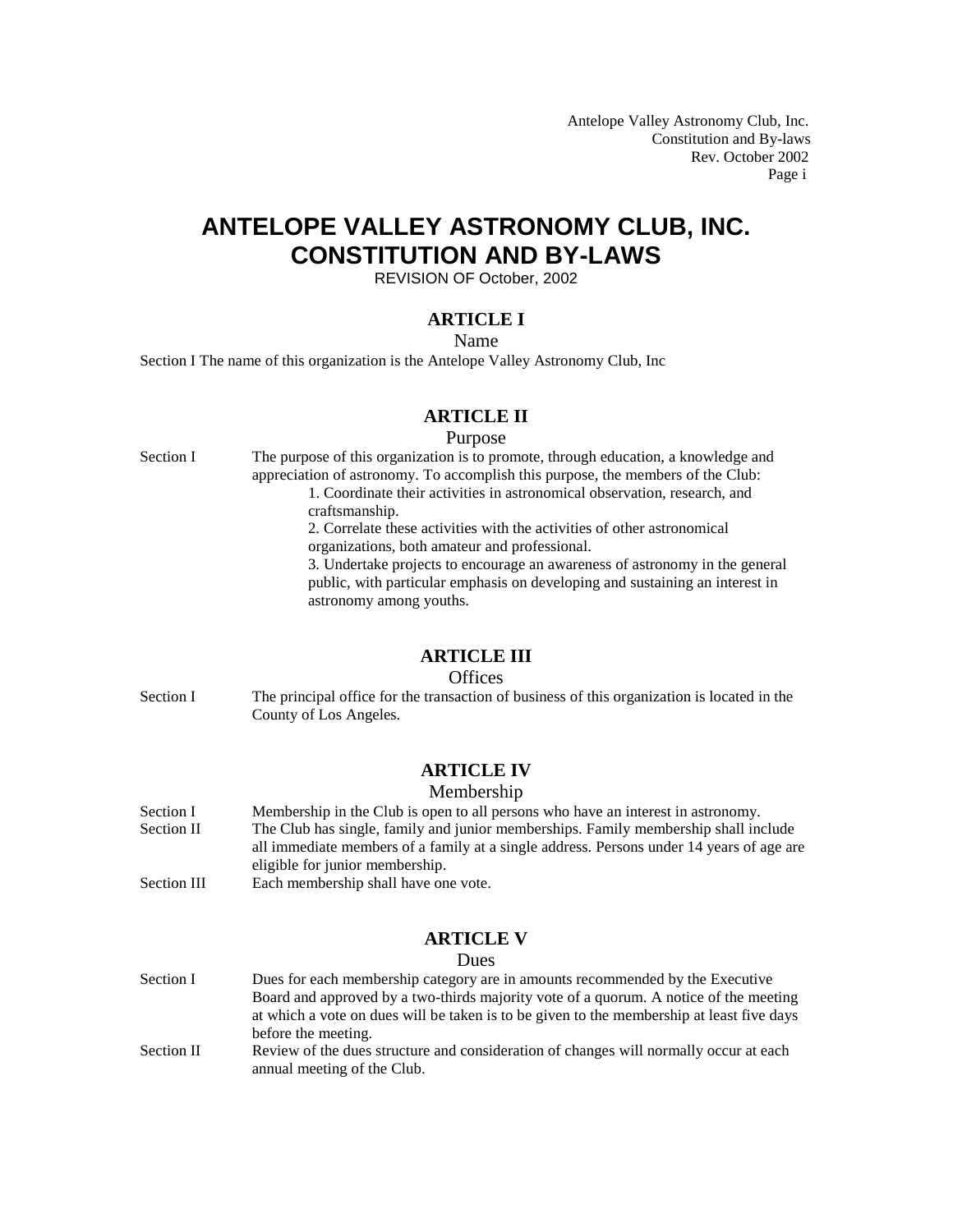Antelope Valley Astronomy Club, Inc. Constitution and By-laws Rev. October 2002 Page ii

# **ARTICLE VI**

# **Officers**

| Section I          | The elected officers of the Club are the President, Vice-President, Secretary, Treasurer,                                                                                 |
|--------------------|---------------------------------------------------------------------------------------------------------------------------------------------------------------------------|
|                    | and Director of Community Development. The officers are elected from the membership                                                                                       |
|                    | twenty-one years of age or older for a one-year term by a majority of a quorum at the                                                                                     |
|                    | annual meeting of the Club and take office at the regular January meeting following                                                                                       |
|                    | elections. The five elected officers constitute the Executive Board.                                                                                                      |
| Section II         | Vacancy in the office of the President will be filled for the unexpired term by the Vice-                                                                                 |
|                    | President.                                                                                                                                                                |
| <b>Section III</b> | Vacancy in the office of Vice-President, Secretary, Treasurer, or Director of Community                                                                                   |
|                    | Development, will be filled for the unexpired term by appointment by the Executive                                                                                        |
|                    | Board upon approval of a majority vote of members present at a regular meeting of the                                                                                     |
|                    | Club.                                                                                                                                                                     |
| <b>Section IV</b>  | No officer receives compensation from the Club.                                                                                                                           |
| Section V          | An officer who consistently fails to perform normal duties and does not respond to<br>ordinary communications from the Club shall be assumed to have resigned the office. |

# **ARTICLE VII**

# Duties of Officers

| Section I   | The President supervises the affairs of the Club and presides at the affairs of the Club and<br>presides at its meetings. Will be chairman ex officio of the Executive Board. Assumes |
|-------------|---------------------------------------------------------------------------------------------------------------------------------------------------------------------------------------|
|             |                                                                                                                                                                                       |
|             | temporary responsibility for the duties of another officer in the event of the other officer's                                                                                        |
|             | absence or resignation. Will create and dissolve committees, both standing and                                                                                                        |
|             | temporary, and appoint Committee Chairpersons to serve the needs of the Club.                                                                                                         |
| Section II  | The Vice-President presides in the absence of the President. The Vice-President also                                                                                                  |
|             | serves as program chairman unless the President appoints a different program chairman.                                                                                                |
| Section III | The Secretary records the attendance and the minutes of meetings, including meetings of                                                                                               |
|             | the Executive Board. Handles the records and correspondence as directed by the                                                                                                        |
|             | President. The records are to be accessible to the Executive Board or to the membership<br>upon reasonable notice. Will have custody of the agreements to which the club is party.    |
|             | Reviews these documents periodically to insure continued compliance with their                                                                                                        |
|             | provisions when his term expires. Will oversee the timely incorporation of changes to the                                                                                             |
|             | Club's Operations Manual.                                                                                                                                                             |
| Section IV  | The Treasurer has custody of all funds and securities of the Club, and receives and                                                                                                   |
|             | disburses funds under the direction of the Executive Board. Keeps records of the financial<br>condition of the Club. Makes a full report at the annual meeting and presents a summary |
|             | at regular meetings. The records are to be accessible to the Executive Board or the                                                                                                   |
|             | membership upon reasonable notice.                                                                                                                                                    |
| Section V   | The Director of Community Development will perform duties as assigned. Will Chair the                                                                                                 |
|             | Community Development Committee, functioning as the Club's Community Liaison                                                                                                          |
|             | officer.                                                                                                                                                                              |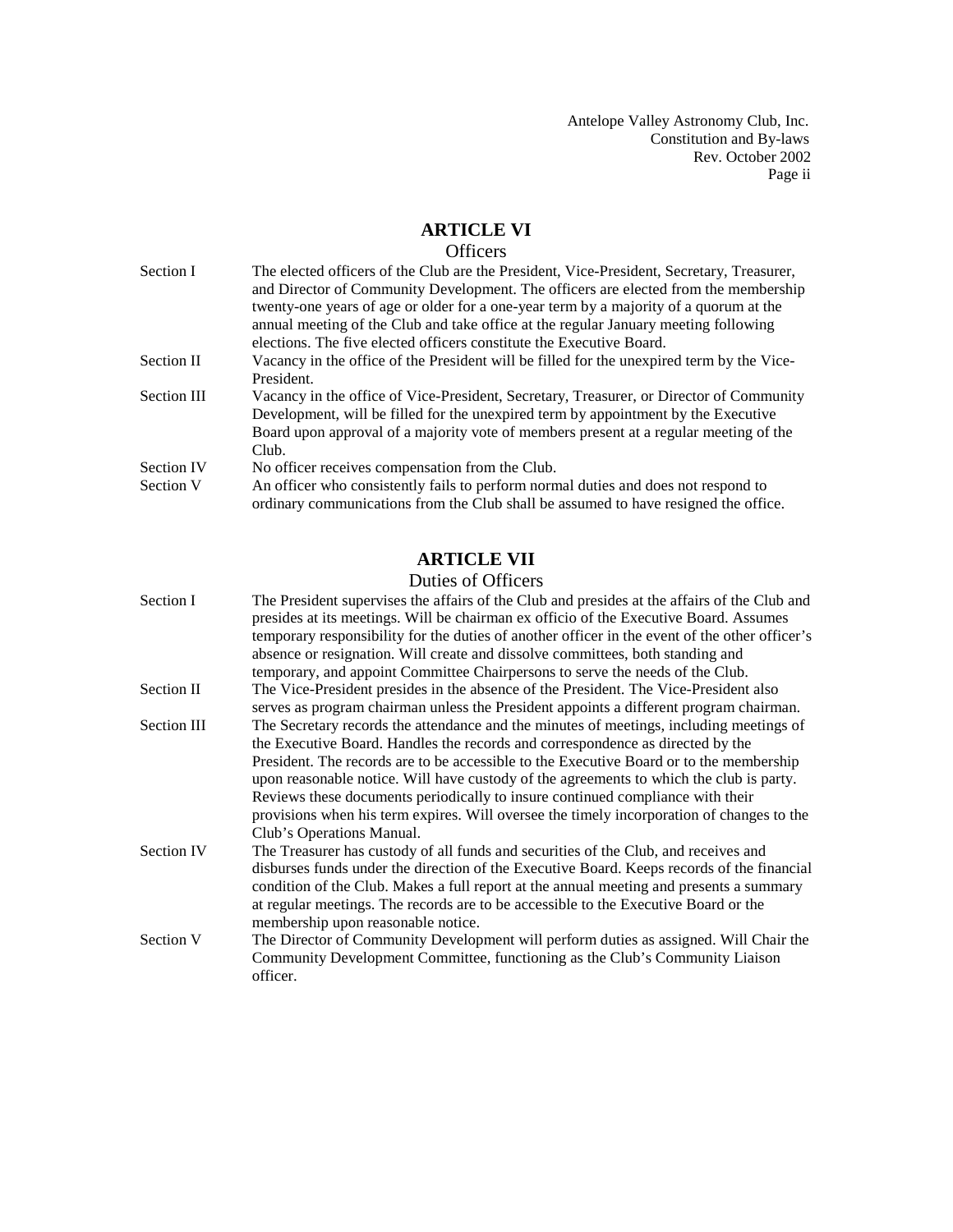Antelope Valley Astronomy Club, Inc. Constitution and By-laws Rev. October 2002 Page iii

# **ARTICLE IX**

### Meetings

| Section I         | The annual meeting of the Club is held in October each year at a date determined by the |
|-------------------|-----------------------------------------------------------------------------------------|
|                   | Executive Board. A notice of the annual meeting is to be mailed to the membership at    |
|                   | least five days prior to the meeting.                                                   |
| Section II        | Regular meetings of the Club are held monthly or otherwise at the option of the         |
|                   | President.                                                                              |
| Section III       | The minimum quorum to transact business for all meetings is ten members, or is fifty    |
|                   | percent of the membership if there are fewer than twenty in the membership.             |
| <b>Section IV</b> | A simple majority vote of members present prevails in any vote except in a vote on      |
|                   | amount of dues, an amendment of this constitution, or on dissolution of the Club.       |

# **ARTICLE X**

### Dissolution

- Section I The Antelope Valley Astronomy Club, Inc. can be dissolved only by a two-thirds majority of the membership who respond to ballots sent by certified mail to their last known address. The ballots are to be sent by the Secretary upon the direction of the President. In the event of dissolution, any debt of the Club after sale of assets shall be paid by assessment of the membership.
- Section II Upon the dissolution or winding up of the organization, all assets remaining after payment, or provision for payment, of all debts and liabilities of this organization shall be distributed to Antelope Valley public educational institutions and or a nonprofit fund, foundation or corporation which is organized and operated exclusively for charitable purposes and which has established its tax exempt status under Section  $501(c)(3)$  of the Internal Revenue Code.

### **ARTICLE XI**

#### Amendments

Section I This constitution may be amended by a two-thirds majority vote of membership present. An Amendment is proposed by submitting to the Secretary a written statement of the proposed amendment signed by three members. A notice of the proposed amendment and of the meeting at which the proposed amendment will be considered is to be given to the membership. This notice is to be mailed by the Secretary at least five days prior to the meeting.

### **ARTICLE XII**

#### Political Limitation

Section I No substantial part of the activities of this organization shall consist of carrying on propaganda, or otherwise attempting to influence legislation, and the organization shall not participate or intervene in any political campaign (including the publishing or distribution of statements) on behalf of any candidate for public office.